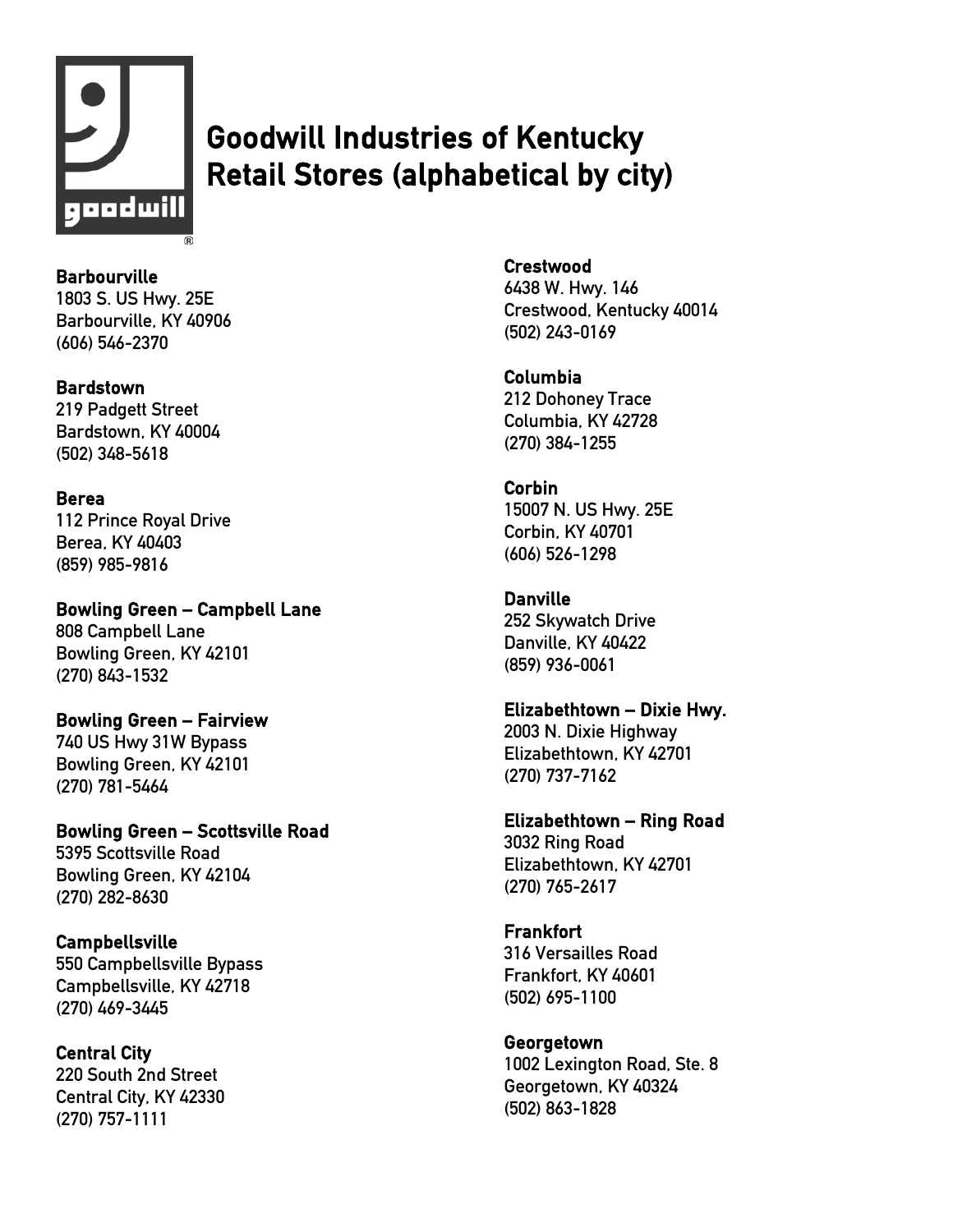Glasgow 212 South L. Rogers Wells Boulevard Glasgow, KY 42141 (270) 651-8178

Harlan 108 Village Center Road Harlan, KY 40831 (606) 573-6606

Harrodsburg 908 S. College Street Harrodsburg, KY 40330 (859) 734-9456

#### Hazard 154 Commerce Drive Hazard, KY 41701 (606) 436-0555

Hopkinsville 2624 Fort Campbell Boulevard Hopkinsville, KY 42240 (270) 885-7247

Lawrenceburg 1240 Anderson Crossing Drive Lawrenceburg, KY 40342 (502) 859-4451

Lebanon 730 West Main Street Lebanon, KY 40033 (270) 692-4808

Lexington – Hartland 4740 Hartland Parkway Lexington, KY 40515 (859) 971-0743

Lexington – Mapleleaf 3130 Mapleleaf Drive Lexington, KY 40509 (859) 263-5900

Lexington – Meadowthorpe 1441 Leestown Road Lexington, KY 40511 (859) 233-0222

Lexington – Millpond 3640 Boston Road Lexington, KY 40514 (859) 224-4574

Lexington – New Circle Crossings

130 W. New Circle Road, Ste. 115 Lexington, KY 40505 (859) 388-9415

# Lexington – Stonewall

3101 Clays Mill Road, Ste. 102A Lexington, KY 40503 Phone (859) 223-4550

London

829 S. Main Street London, KY 40741 (606) 877-1138

Louisville – Broadway 909 East Broadway Louisville, KY 40204 (502) 584-8821

Louisville – Fern Creek 5230 Bardstown Road Louisville, KY 40291 (502) 491-9336

Louisville – Hikes Point 4109 Taylorsville Road Louisville, KY 40220 (502) 456-4735

Louisville – Hurstbourne 133 S. Hurstbourne Pkwy.

Louisville, KY 40222 (502) 412-9374

Louisville – Hillview 5117 Antle Drive Louisville, KY 40229 (502) 964-6150

Louisville – Middletown 100 Huntington Ridge Road Louisville, KY 40223 (502) 253-9213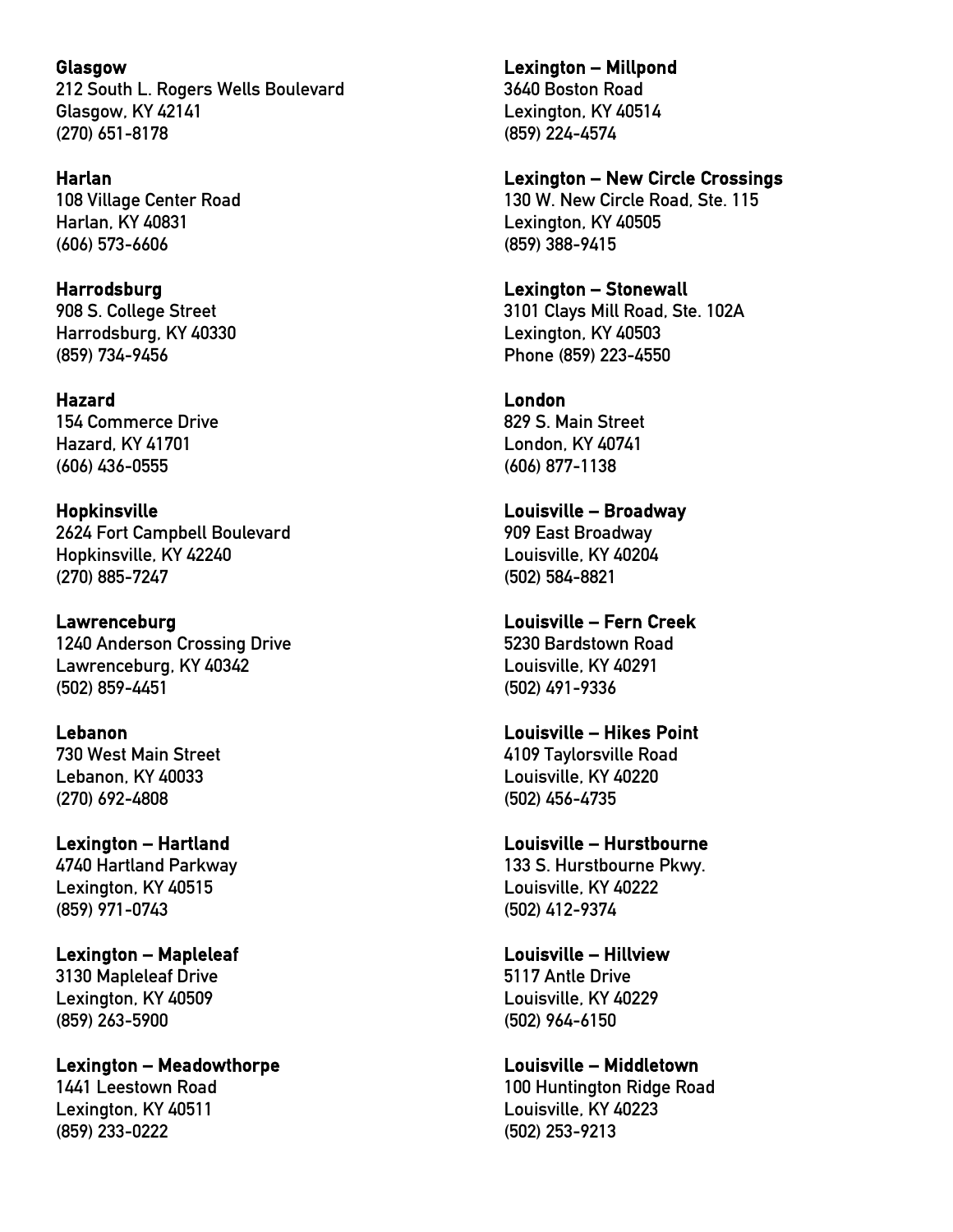Louisville – Northfield 4950 US Hwy. 42 Louisville, Kentucky 40222 (502) 425-7505

Louisville – Shively 4840 Dixie Highway Louisville, KY 40216 (502) 448-5010

Louisville – Taylorsville Road 12616 Taylorsville Road Louisville, KY 40299 (502) 261-1270

Louisville – St. Matthews 4224 Shelbyville Road Louisville, Kentucky 40207 (502) 895-7842

Mayfield 1235 Paris Road Mayfield, KY 42066 (270) 251-2500

Maysville 505 Market Place Drive Maysville, KY 41056 (606) 759-9000

Middlesboro 710 U.S. Hwy. 25E Middlesboro, KY 40965 (606) 248-2529

Morehead 206 Kroger Center Morehead, KY 40351 (606) 783-0022

Mt. Sterling 900 Indian Mound Drive Mt. Sterling, KY 40353 (859) 497-0003

Mt. Washington 337 Oakbrooke Drive Mt. Washington, KY 40047 (502) 538-2005

Murray 1208 N. 12th Street, Hwy 641 Murray, KY 42071 (270) 759-2000

Nicholasville – Bellerive 112 Bellerive Blvd., Ste. 3 Nicholasville, KY 40356 (859) 219-1556

Nicholasville – Brannon Crossing 301 East Brannon Road Nicholasville, KY 40356 (859) 271-0244

Nicholasville – Main Street 1051 N. Main Street Nicholasville, KY 40356 (859) 887-2108

Paducah 2560 Lone Oak Road Paducah, KY 42003 (270) 554-9298

Paintsville 343 N. Mayo Trail Paintsville, KY 41240 (606) 788-1100

Paris 118 Matlack Street Paris, KY 40361 (859) 988-1069

Pikeville 4493 N Mayo Trail Pikeville, KY 41501 (606) 432-3113

Prestonsburg 355 Village Drive Prestonsburg, KY 41653 (606) 886-2966

Radcliff 175 West Lincoln Trail Radcliff, KY 40160 (270) 351-6663